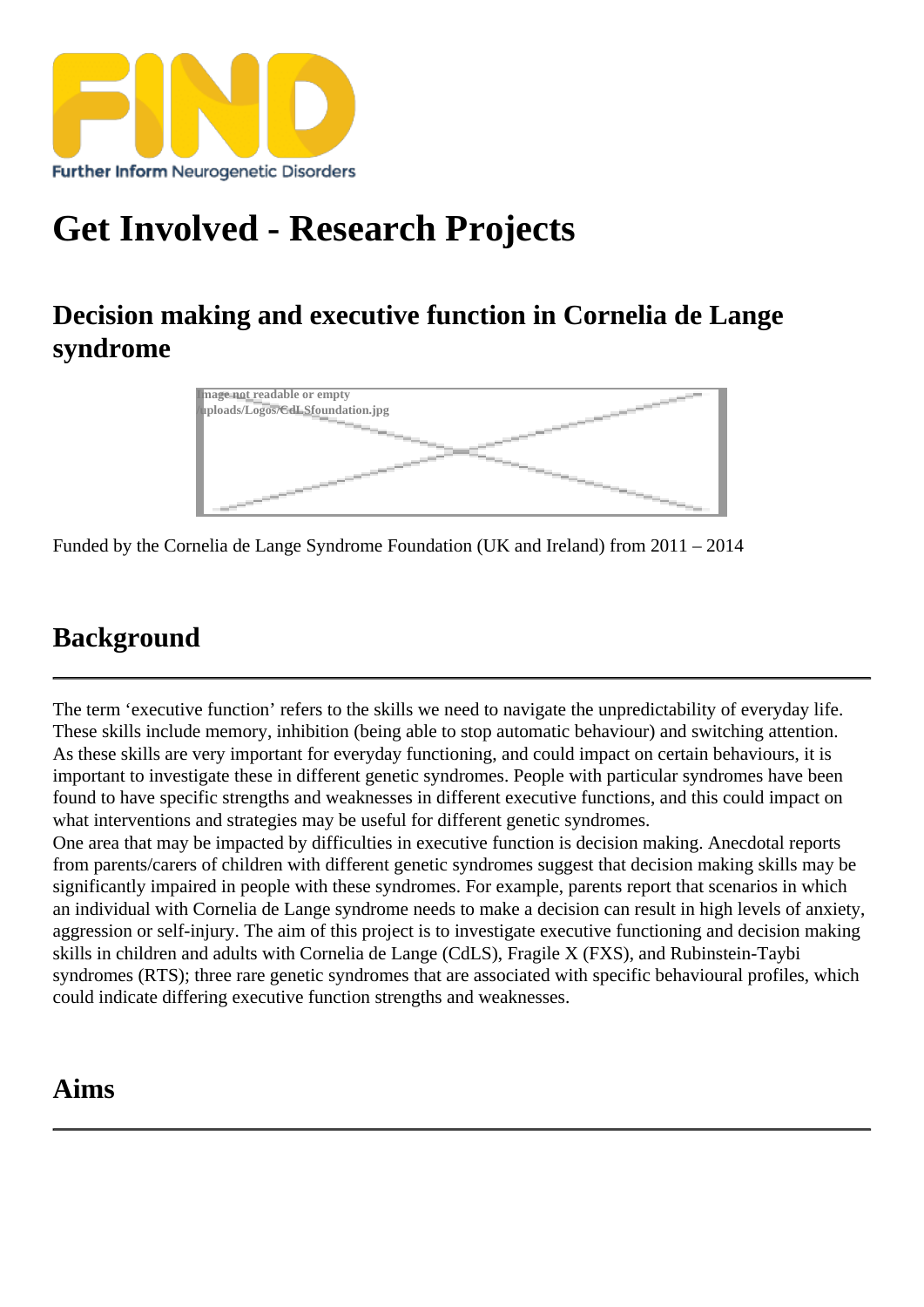Across four studies, this project aimed to investigate the executive function profiles of people with Cornelia de Lange (CdLS), Fragile X (FXS), and Rubinstein-Taybi syndromes (RTS), using a variety of measures including questionnaires, table top tasks and parent/carer interviews.

### **Study 1**

The aims of this study were to describe the executive function profile in CdLS, RTS and FXS and Autism Spectrum Disorder (ASD) using a questionnaire measure of executive function.

### **Study 2**

The aims of this study were to further describe the executive function profile in CdLS, FXS and RTS using direct assessments of executive function, and to compare results between direct assessments and questionnaire measures of executive function.

### **Study 3**

The aims of this study were to investigate the decision making skills and difficulties in CdLS ,RTS, FXS and typically developing mentally aged matched children) and how these relate to executive function and anxiety. This study used a novel decision making task developed specifically for people with intellectual disabilities.

### **Study 4**

The aims of this study were to describe the everyday decision making difficulties and behaviours experienced by people with CdLS using semi-structured interviews with parents/carers. This will provide a richer understanding of what the decision making difficulties look like in people with CdLS.

# **Methods**

#### **Study 1**

Parents/ carers of children with CdLS, RTS, FXS and ASD completed questionnaires to assess executive function and behaviours associated with ASD as part of a larger questionnaire pack.

### **Study 2**

Participants with CdLS, RTS and FXS completed a battery of executive function assessments (developed by Waite, 2012) in the form of fun table-top tasks.

#### **Study 3**

Participants completed decision making task which involved them making decisions about eight everyday scenarios using picture cards. Video footage was taken of the decision making task and has been coded for behaviours indicating decision making difficulties and anxiety.

#### **Study 4**

Parents/carers of people with CdLS who took part in Study 3 were interviewed about their child's decision making difficulties, associated behaviour, and factors which make decision making easier or more difficult for their child.